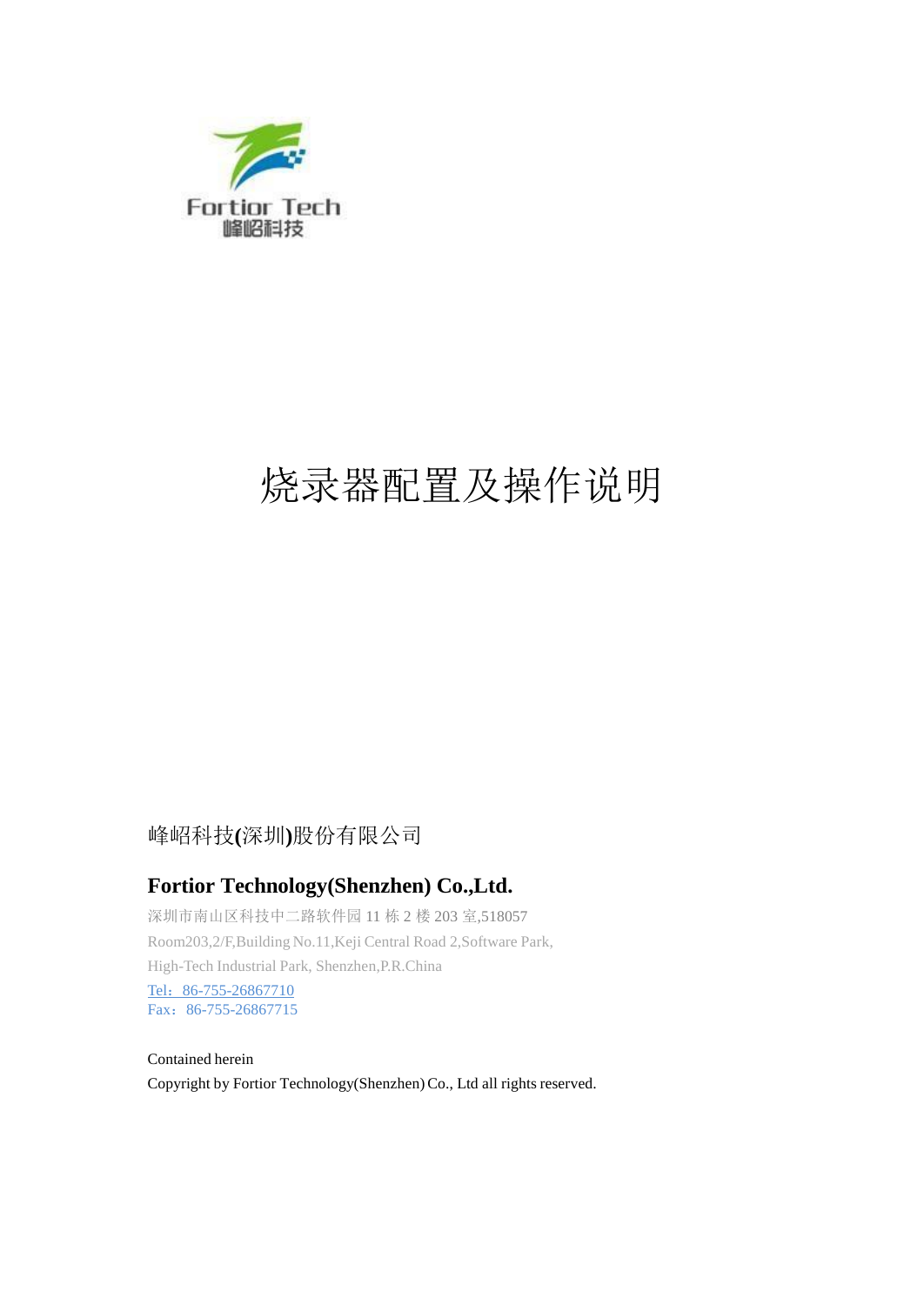前言

本文档是离线烧录器配置及操作说明,主要为品质质检人员及客 户提供了如何配置该软件进行离线烧录及量产(需配合我公司专用烧 录器使用), 此外软硬件配置也进行了简要的介绍。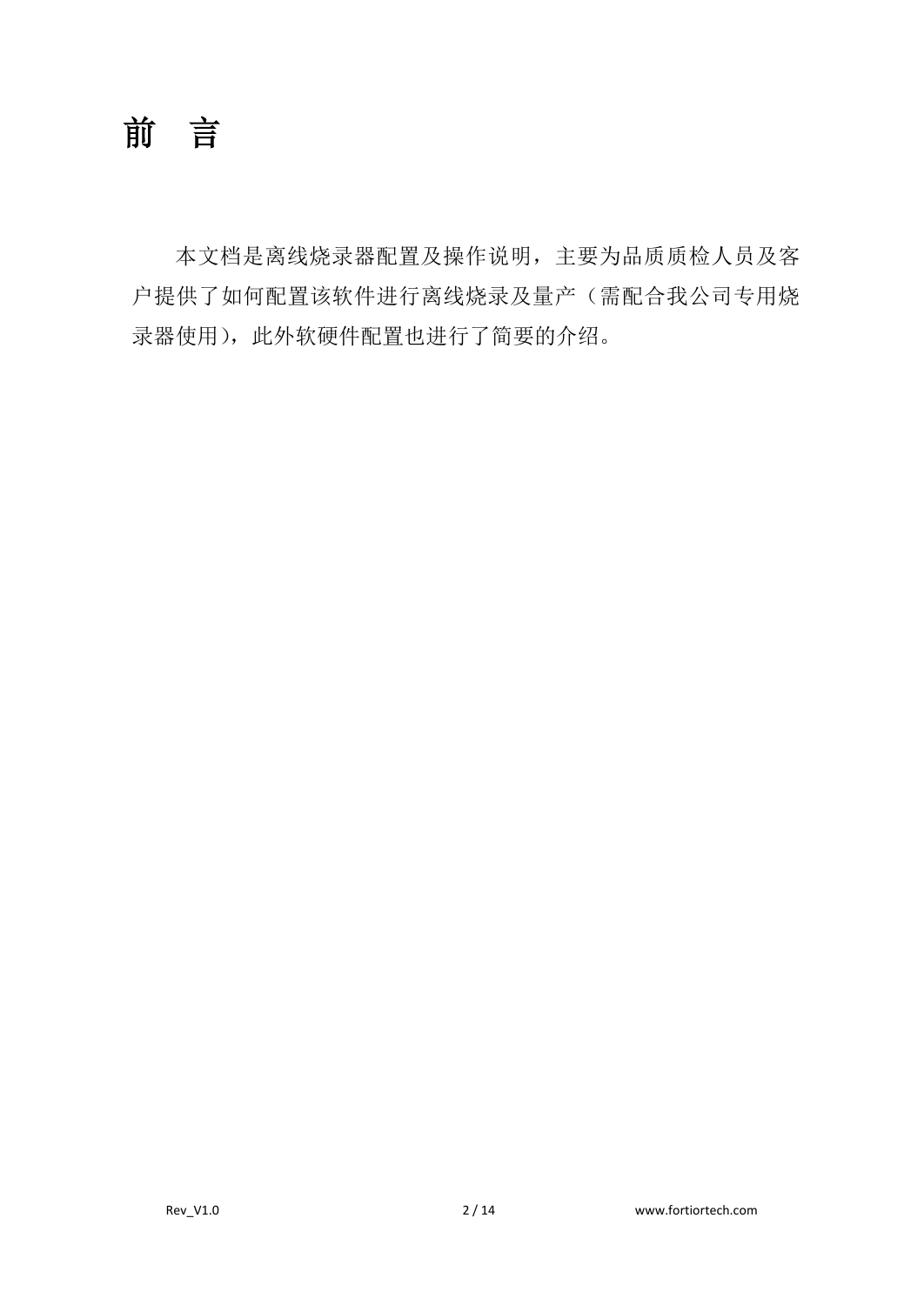| м<br>少 |
|--------|
|        |

| 前  |          |                                           |  |
|----|----------|-------------------------------------------|--|
| 目  |          |                                           |  |
| 1. |          |                                           |  |
|    | 1.1      |                                           |  |
|    | 1.2.     |                                           |  |
|    | 1, 2, 1, |                                           |  |
|    | 1, 2, 2. |                                           |  |
|    | 1, 2, 3. |                                           |  |
|    | 1, 2, 4. |                                           |  |
|    | 1, 2, 5. |                                           |  |
|    | 1.3      |                                           |  |
|    | 1, 3, 1. |                                           |  |
|    | 1, 3, 2. | 脱机烧录模式………………………………………………………………………………………10 |  |
|    | 1, 3, 3. |                                           |  |
| 2. |          |                                           |  |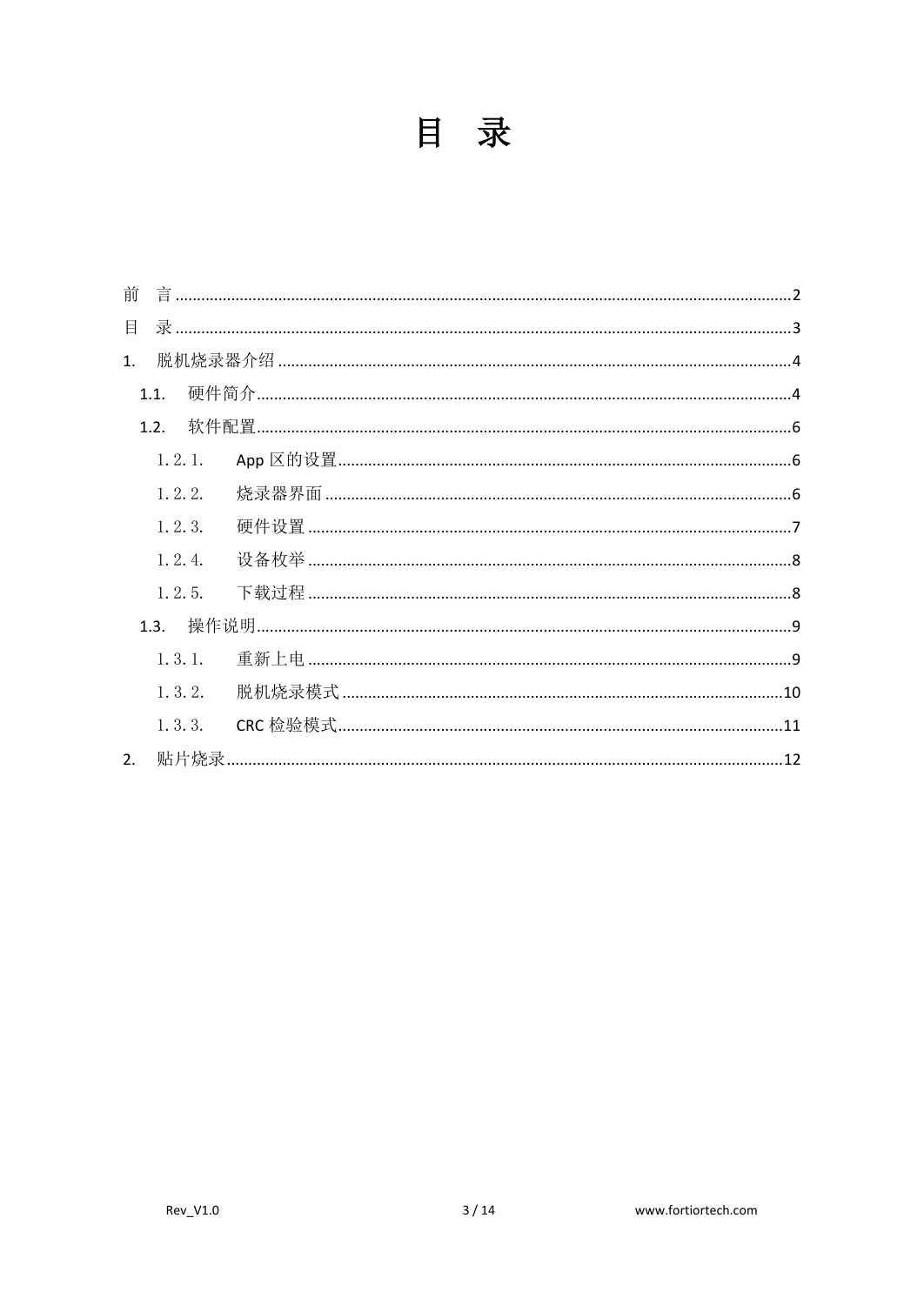## **1.** 脱机烧录器介绍

## **1.1.**硬件简介

硬件配置如下图:



图 1-1



图 1-2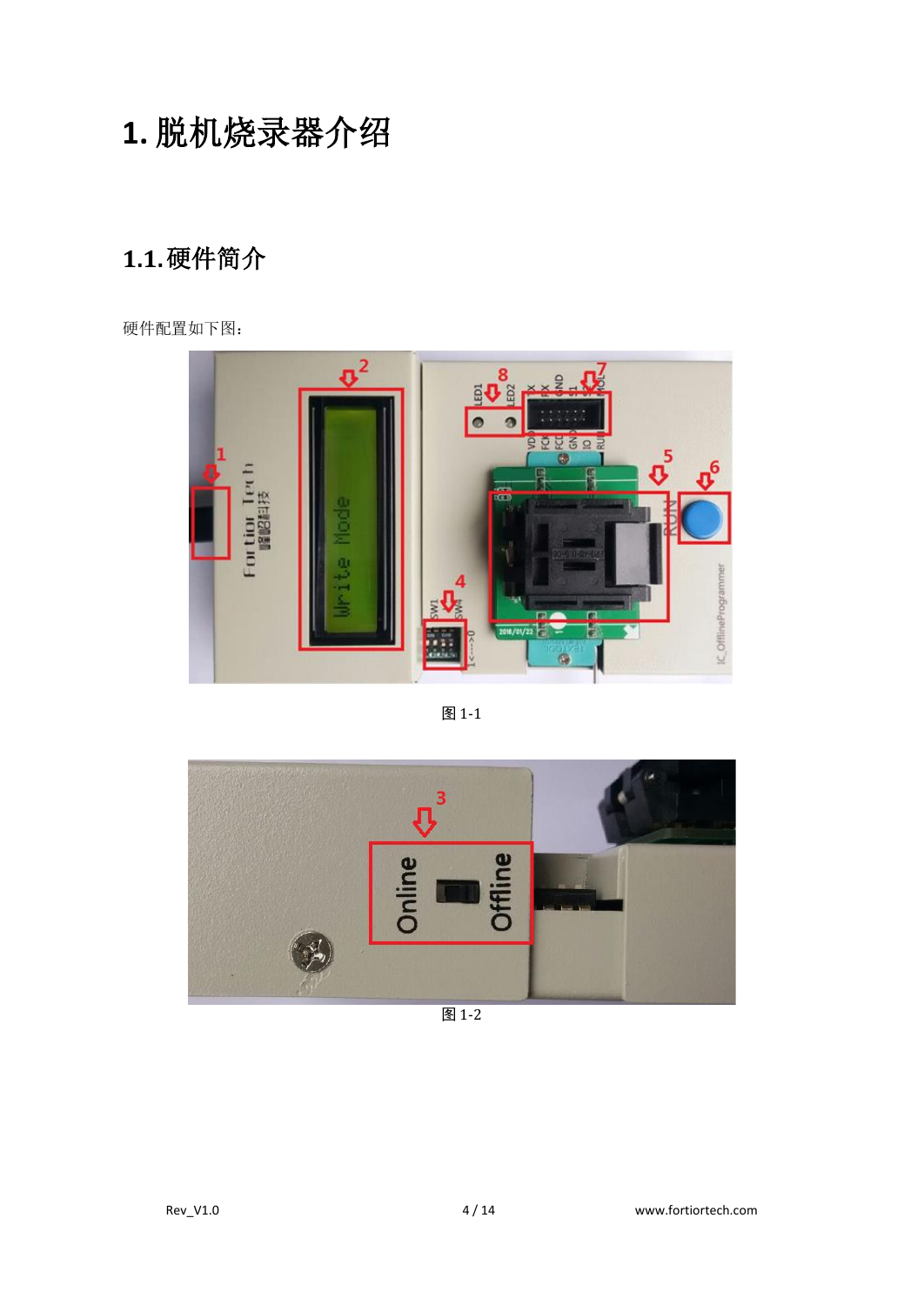上图仅供参考,具体参数详见下表:

|--|--|--|

| <b>Item Index</b> | <b>Function</b> | <b>Remark</b>                    |
|-------------------|-----------------|----------------------------------|
| 1                 | USB 数据连接线       |                                  |
| 2                 | LCD 功能显示屏       |                                  |
| 3                 | 在线/脱机选择拨码开关     | 1: On-line(Default); 0: Off-line |
|                   | SW1 默认低         |                                  |
|                   | 模式选择开关 SW2      | 配合 SW3 使用, 具体见下表 1-2             |
| 4                 | 模式选择开关 SW3      | 配合 SW2 使用, 具体见下表 1-2             |
|                   | 模式选择开关 SW4      | Reserved                         |
| 5                 | IC 装置 Socket    |                                  |
| 6                 | 执行 Key          | 选择 Mode 后, 才可 Press 此键执行         |
| 7                 | 贴片烧录接口          | 支持不带 socket 外挂贴片烧录               |
| 8                 | 状态指示灯           | 绿色:烧录成功;红色:烧录失败;<br>蓝色:烧录成功后取出芯片 |

模式配置参数表 1-2

表 1-2

| <b>SW2</b> | SW3 | SW <sub>4</sub> | <b>Mode</b>          |
|------------|-----|-----------------|----------------------|
|            |     |                 | Verify Mode          |
|            |     |                 | <b>Erase Mode</b>    |
|            |     |                 | Write Mode (Default) |
|            |     |                 | Reserved             |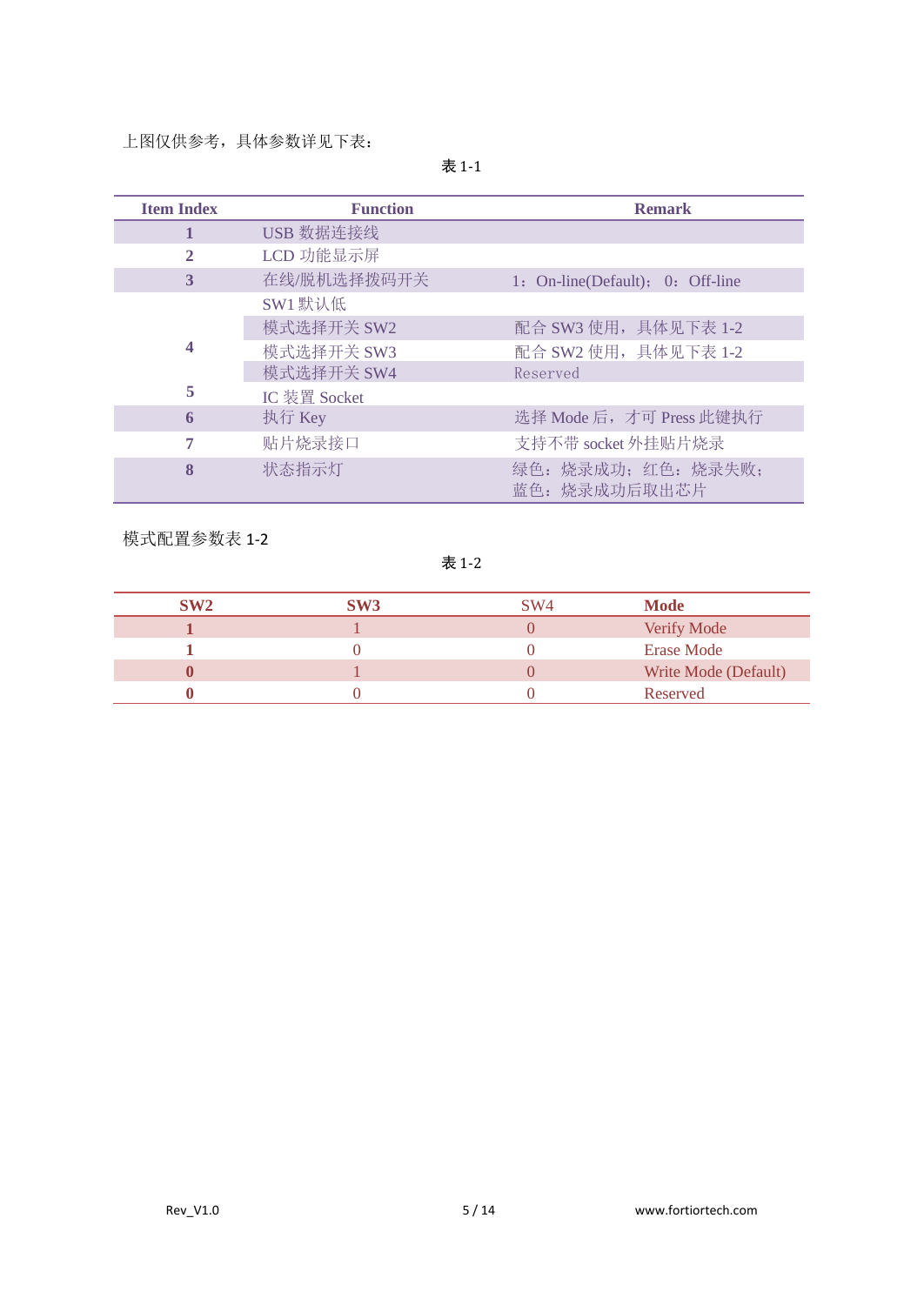#### **1.2.**软件配置

#### 1.2.1. **App** 区的设置

解压脱机烧录器压缩包(如: FT8132OfflineWriter\_V1.0.1.rar),打开解压后的文件夹,点击 G+CodePacker.exe, 将配置选项切换到 App Area 选项页, 如下图所示:

| G+ Code Packer V1.0.10 |                                                 |                 |                     |                                                                      |              |                                          | П             | $\times$ |
|------------------------|-------------------------------------------------|-----------------|---------------------|----------------------------------------------------------------------|--------------|------------------------------------------|---------------|----------|
| <b>Body Selection</b>  |                                                 |                 | GPL326XXB           | $\checkmark$                                                         |              | (Package Version v1.0.10)                |               |          |
|                        |                                                 |                 |                     | BootArea AppArea DataArea PresetRegister SDRAM Calibration MemoryMap |              |                                          |               |          |
|                        | App Main Size (MB)                              |                 | App Spare Rate      |                                                                      |              | App ROM Code Copies                      | Config Load   |          |
|                        |                                                 | $\sim$          |                     |                                                                      | $\checkmark$ |                                          |               |          |
|                        | CRC CheckSum Enable                             |                 |                     | GPZP Disable (Fast Boot)                                             |              | Use App Image with Header                | Config Save   |          |
|                        | App Partition Information<br>App Partition Nums |                 |                     |                                                                      |              |                                          | Load Default  |          |
| $\mathbf{1}$           |                                                 |                 |                     |                                                                      |              |                                          | Version Check |          |
| Part $0 \sim 2$        |                                                 |                 |                     |                                                                      |              |                                          |               |          |
| 1.00KB)                | Part0 Sectors(=                                 | Part0 Attribute |                     | Part0 Image File                                                     |              | Part0 Destination<br><b>Address</b>      |               |          |
| $\overline{2}$         | $\checkmark$                                    |                 | Runtime Code $\vee$ | .\GPCODE\FwCode.bin                                                  |              | 0x00000000<br>$\cdots$                   |               |          |
|                        |                                                 |                 |                     |                                                                      |              | Click此按钮, 选择User透过GUI调试器生成的Bin Code File |               |          |
|                        |                                                 |                 |                     |                                                                      |              |                                          | Pack          |          |
|                        |                                                 |                 |                     |                                                                      |              |                                          | Download      |          |
|                        |                                                 |                 |                     |                                                                      |              |                                          | Export        |          |
|                        |                                                 |                 |                     |                                                                      |              |                                          | Upload        |          |

图 1-3

配置好 App code 后,点击"Pack"按钮,待 Pack 完成后,即可点击"Download"按钮,进 入烧录界面。

#### 1.2.2. 烧录器界面

烧录器界面,如下图所示: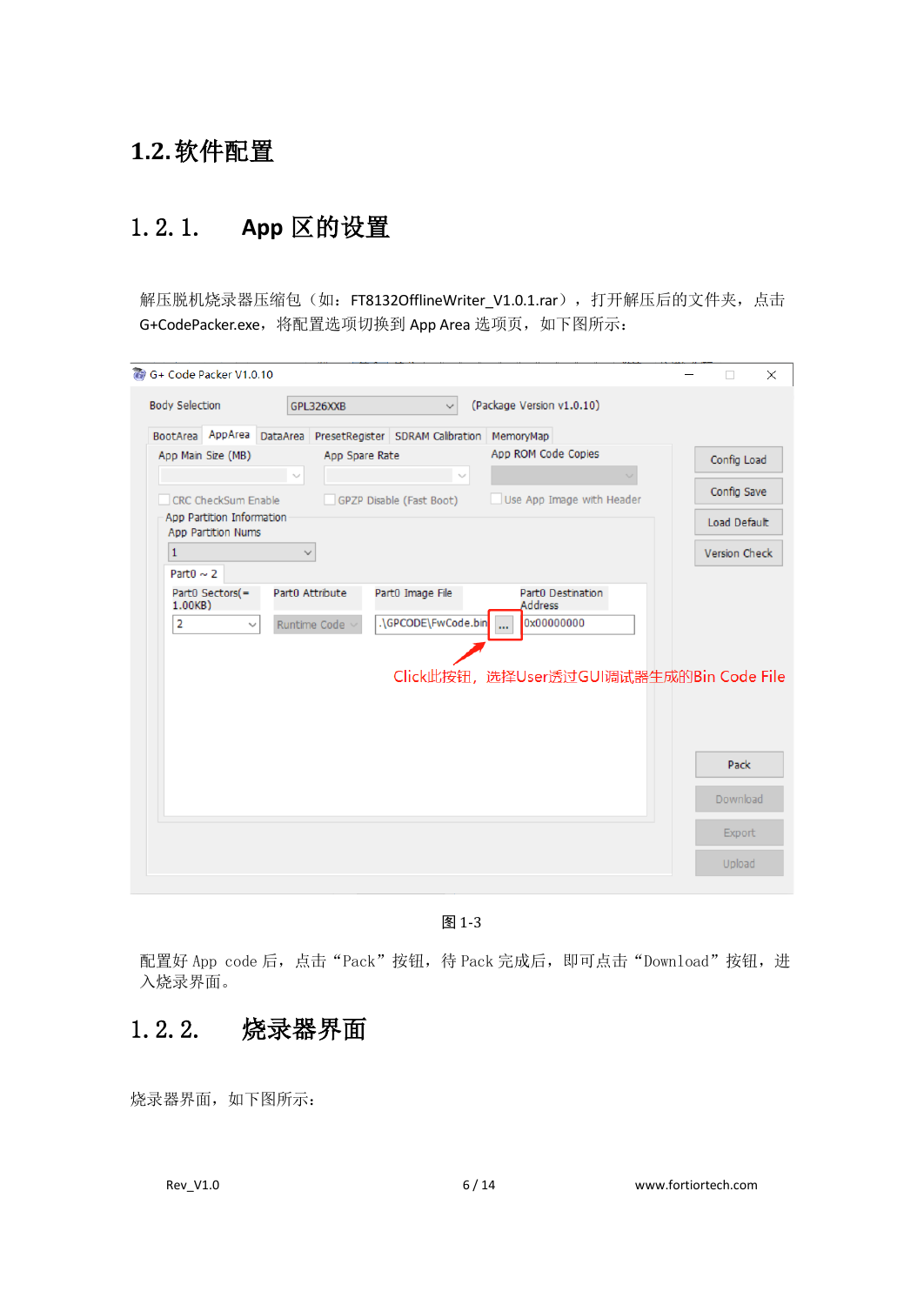| Conf open/Settings   Script: NewAutoDownLoadSPI.conf |  |  | Enum Device   Map Port   Start Download   Dev Num: 1 |  |
|------------------------------------------------------|--|--|------------------------------------------------------|--|
|------------------------------------------------------|--|--|------------------------------------------------------|--|

图 1-4

## 1.2.3. 硬件设置

此时将烧录器左侧的开关拨向 Online,然后再用 USB 数据线将烧录器与 PC 相连接, 此时烧录 器即进入在线下载模式,硬件接线图如下:



图 1-5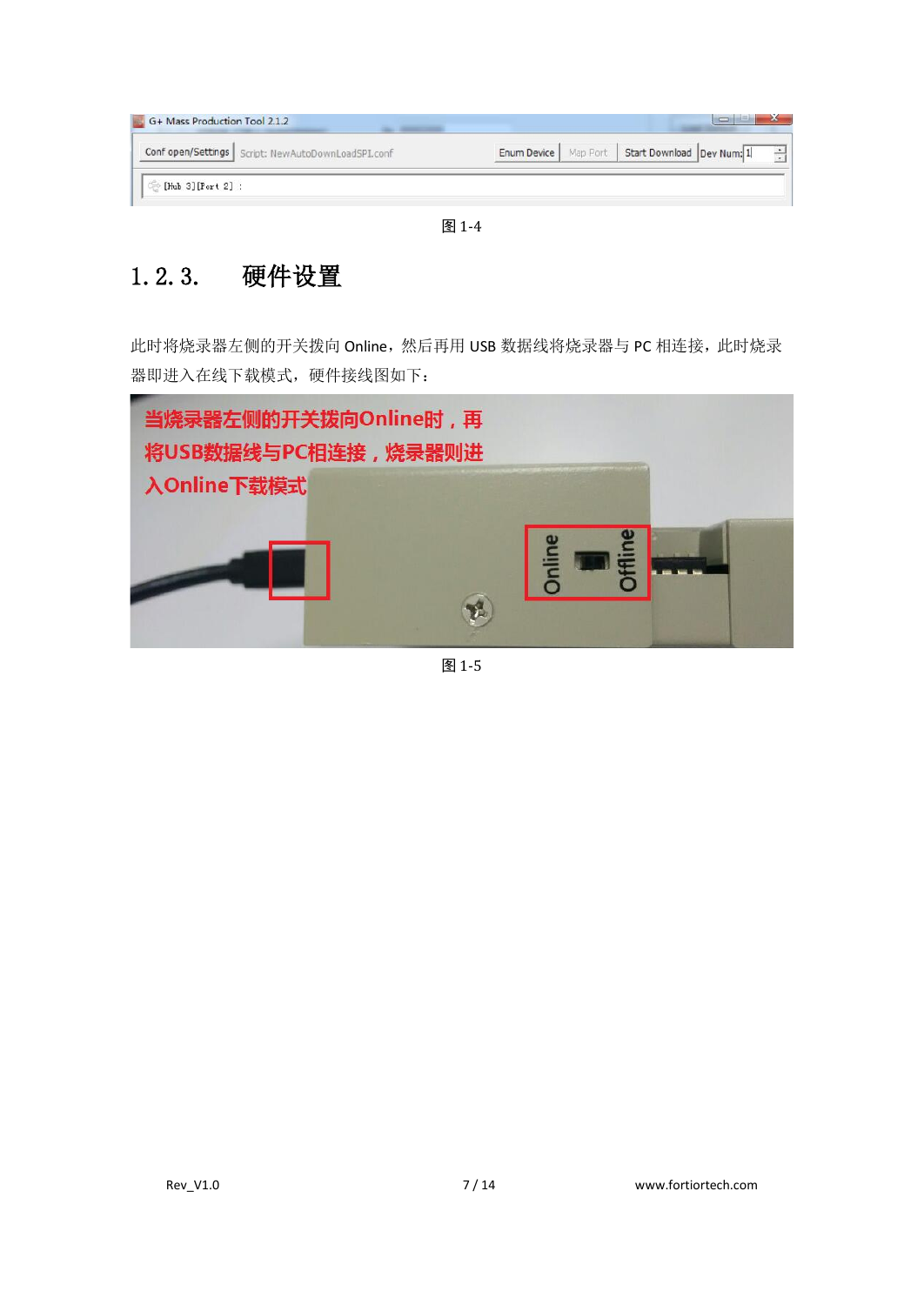## 1.2.4. 设备枚举

接上 USB 数据线后,烧录软件即可自动找到相应的设备,如下图:

| G+ Mass Production Tool 2.1.2<br>人下的痛苦症, 如下图中央       | $\Box$<br>19.                                                  |
|------------------------------------------------------|----------------------------------------------------------------|
| Conf open/Settings   Script: NewAutoDownLoadSPI.conf | Enum Device   Map Port   Start Download   Dev Num: 1           |
| ι⊕ [Hub 3][Port 2]:                                  | $\overline{\text{Ready}}$ -> Driver:, SN:7afc52d50#{53f, VER:0 |
|                                                      | 图 1.6                                                          |



## 1.2.5. 下载过程

点击 Start Download 按钮, 待烧录器下载完成, 如下图:

| G+ Mass Production Tool 2.1.2<br>THE R. P. L. L. L. L. L.                 | $-1$<br>$\Box$                                       |
|---------------------------------------------------------------------------|------------------------------------------------------|
| Conf open/Settings   Script: NewAutoDownLoadSPI.conf                      | Enum Device   Map Port   Start Download   Dev Num: 1 |
| <b>G</b> [Hub 3][Port 2]<br>USB Task Finished! Spent Time: 3.556s<br>100% |                                                      |
| 图 1-7                                                                     |                                                      |

下载完成后,关闭此烧录器。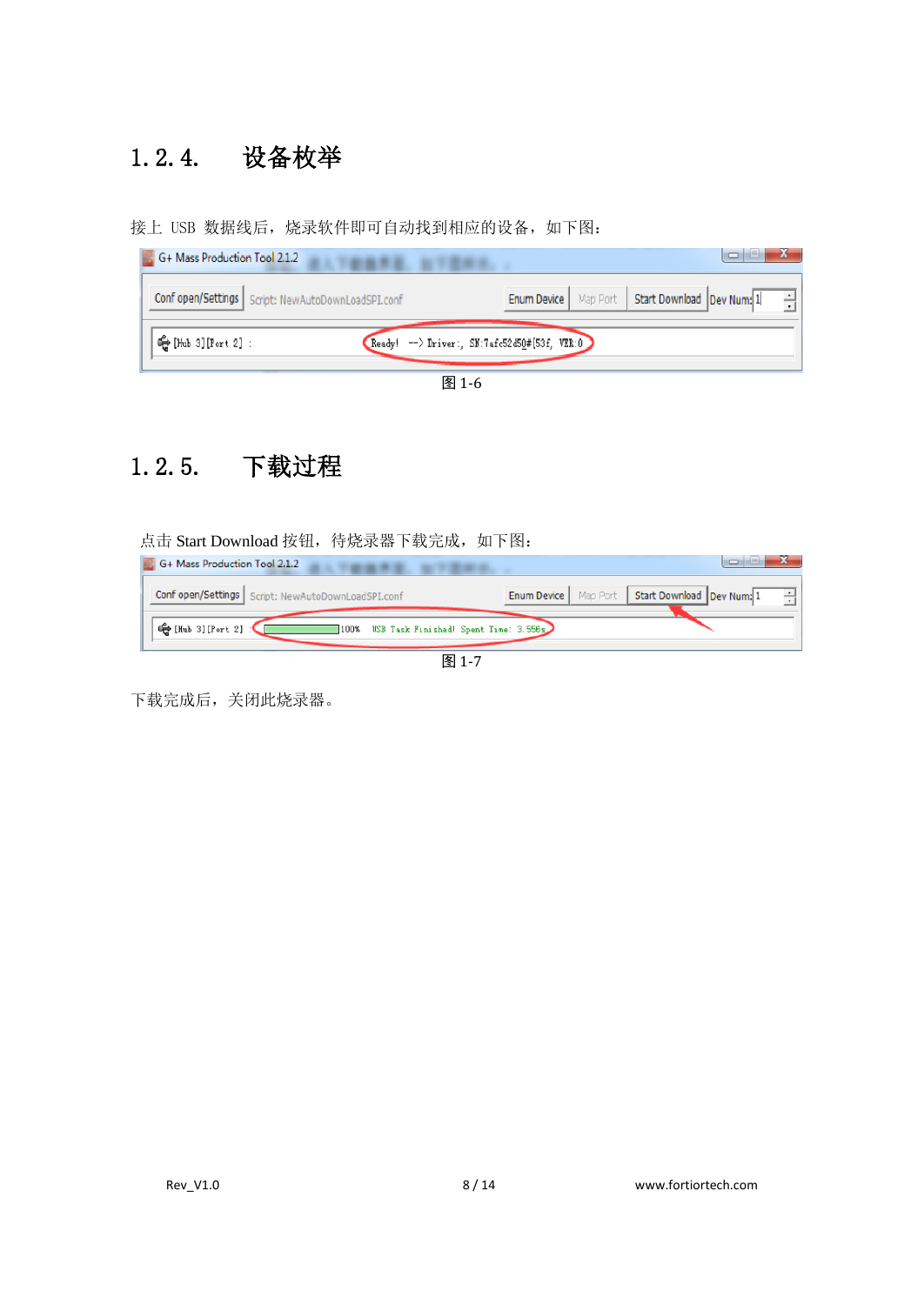#### **1.3.** 操作说明

#### 1.3.1. 重新上电

在线烧录完成后,即可切换到脱机烧录模式,方法如下:

- ◆ 拔掉 USB 数据线断电
- ◆ 然后将烧录器左侧的开关拨向 Offline(参见 1.2.3 章节)
- ◆ 再将 USB 数据线接上,重新给烧录器供电

透过上面 3 个步骤,烧录器进入离线烧录模式。



图 1-8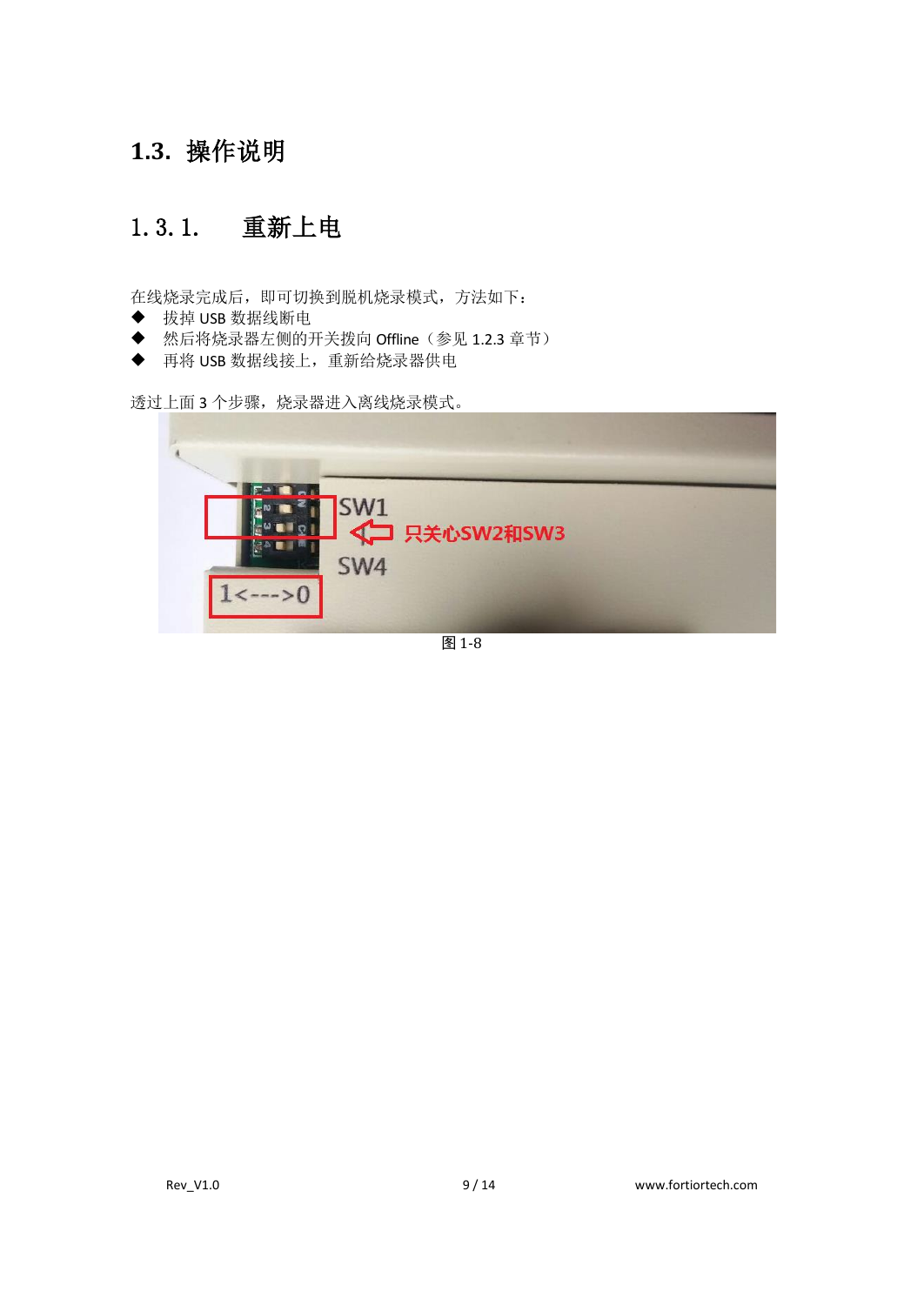#### 1.3.2. 脱机烧录模式

脱机烧录步骤如下:

- ◆ 在重新上电之前,确保 SW1 和 SW2 均为低 L, SW3 为高 H
- 上电,进入脱机烧录模式
- ◆ 放置待烧录 IC 到 Socket 中, 并确保与 Socket 接触良好
- ◆ Press 烧录器上蓝色 RUN 按键, 执行脱机烧录



图 1-9



图 1-10

观察 LCD 显示屏上烧录状态变化



图 1-11

观察 LED 状态灯的变化

绿灯----烧录成功,红灯----烧录失败或 IC 未经调频,橙色----用户未将 IC 放入 Socket。

Rev\_V1.0 10 / 14 www.fortiortech.com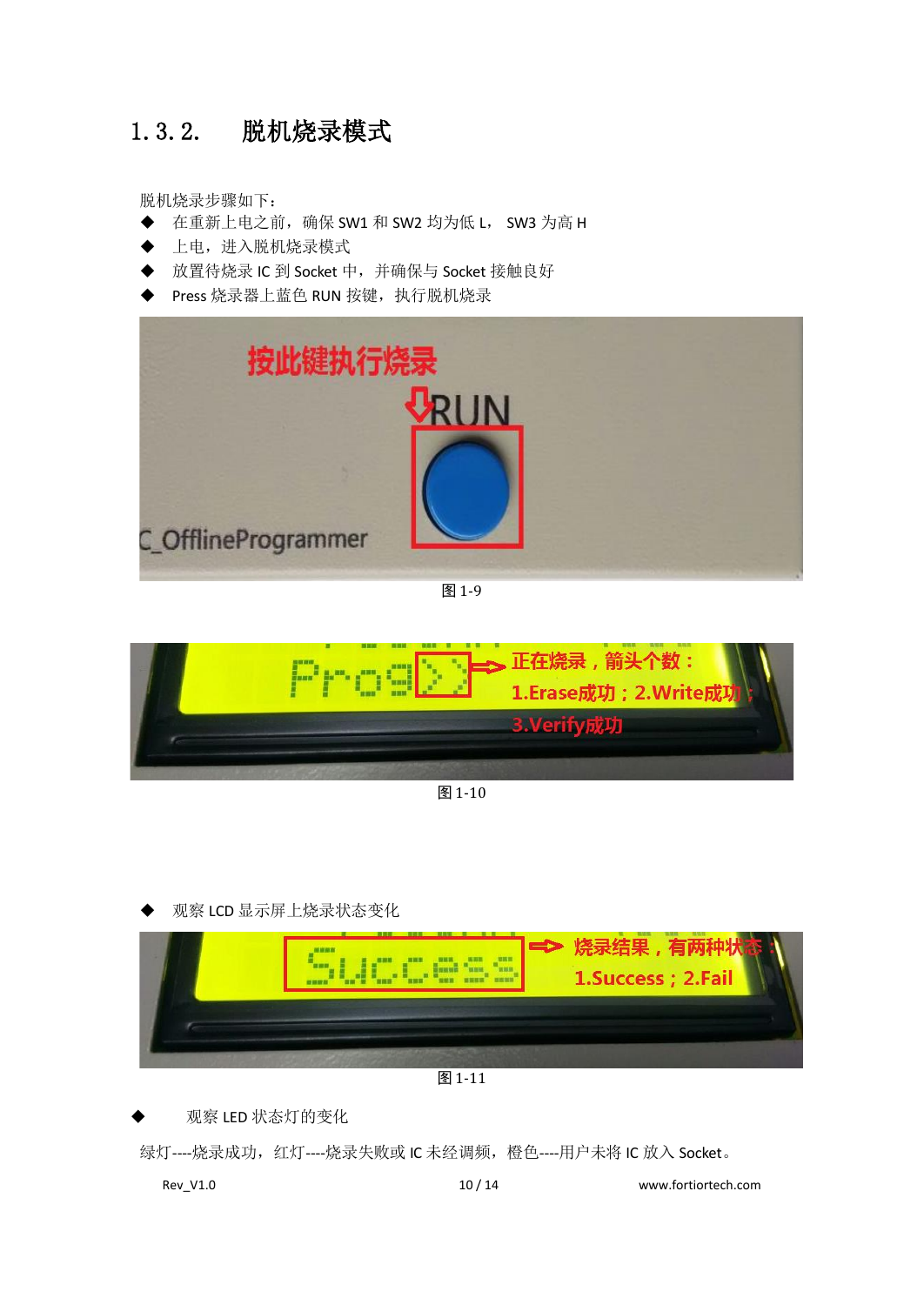另外,为防止漏烧,此烧录器在烧录成功后,增加开盖侦测功能,若蓝灯亮,则表明用户 烧完后把盖子打开,或重新放进 Socket 中却没有按下烧录键。其状态见下图:



图 1-12

#### 1.3.3. **CRC** 检验模式

CRC 检验操作步骤如下:

- ◆ 在重新上电之前, 确保 SW1 为低 L, 且 SW2 和 SW3 均为高 H; 或者烧录模式下, 直接 将 SW2 和 SW3 都拨到高 H, 也可进入 Verify 模式
- ◆ 上电,进入 CRC 检验模式
- ◆ 放置 待烧录 IC 到 Socket 中,并确保与 Socket 接触良好
- 观察 LCD 显示屏上烧录状态变化



图 1-13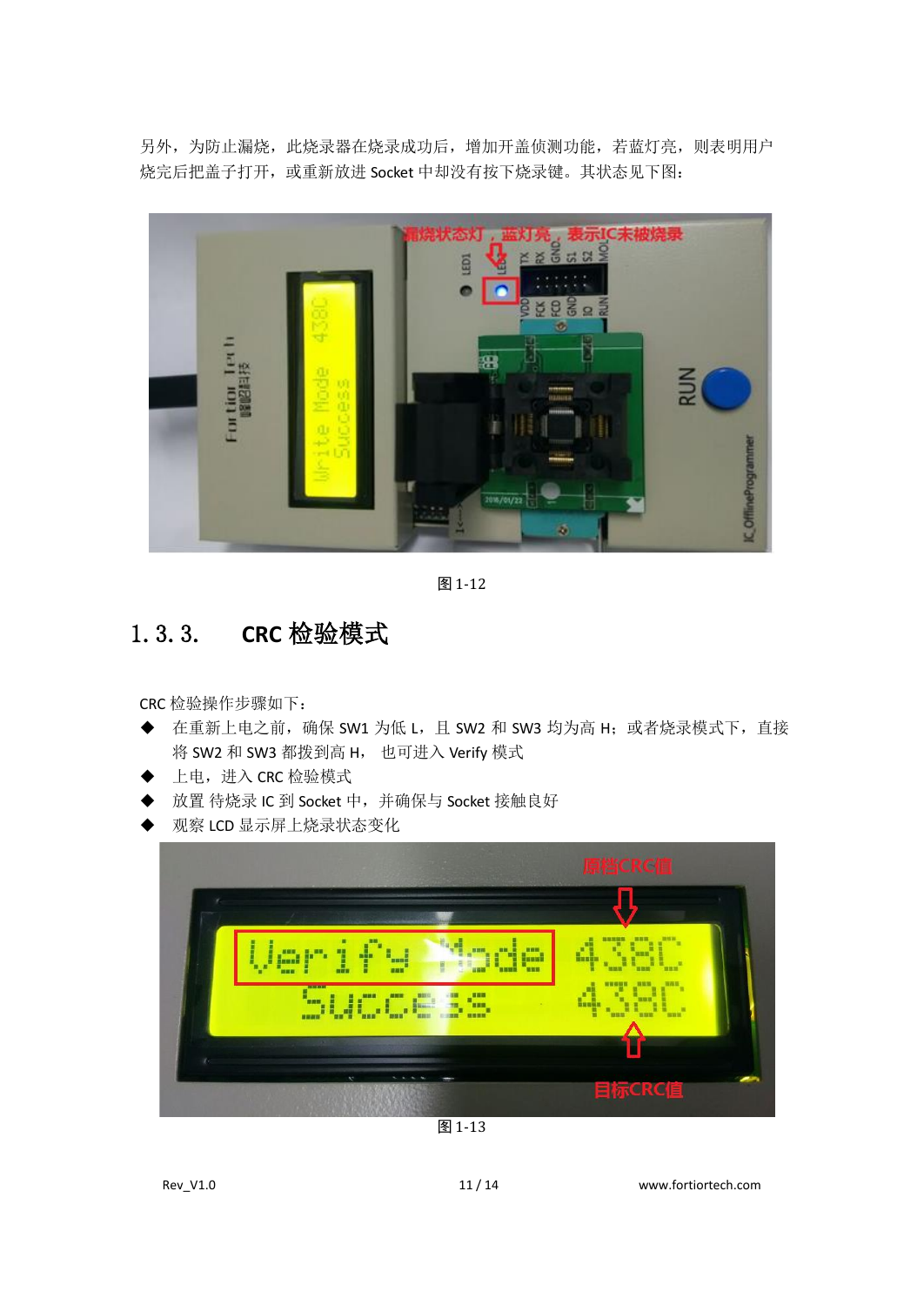## **2.** 贴片烧录

此功能主要是客户已将芯片贴到新产品板上,整个硬件检测无问题后,再烧录。另外,接目 标板的 VDD5 时, 目标板无需给 VDD5 供电, 烧录器会根据需要自动送出 VDD5。



具体操作方法,见下图:

图 2-1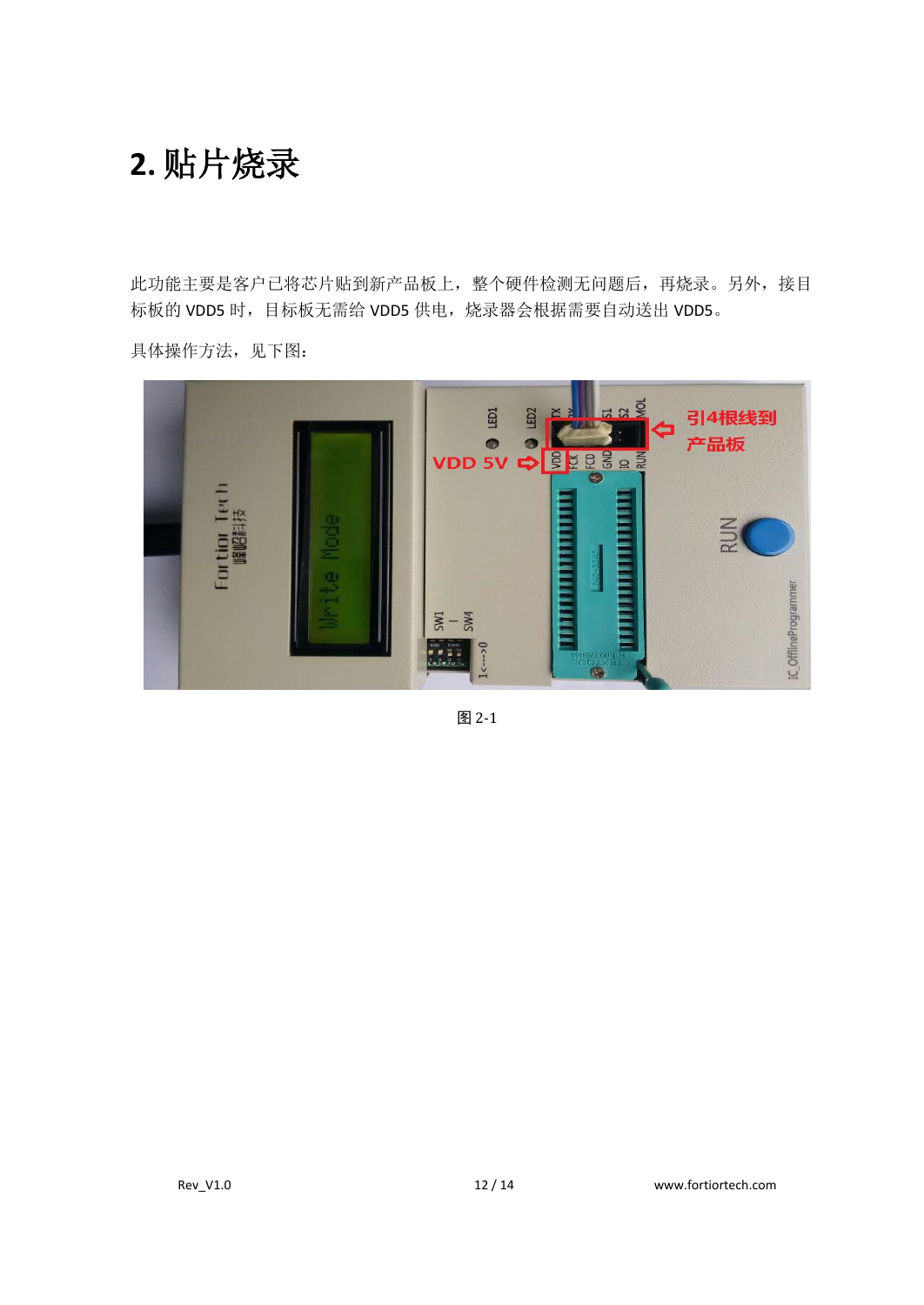#### 烧录成功信号状态,如图 3-2:



图 2-3